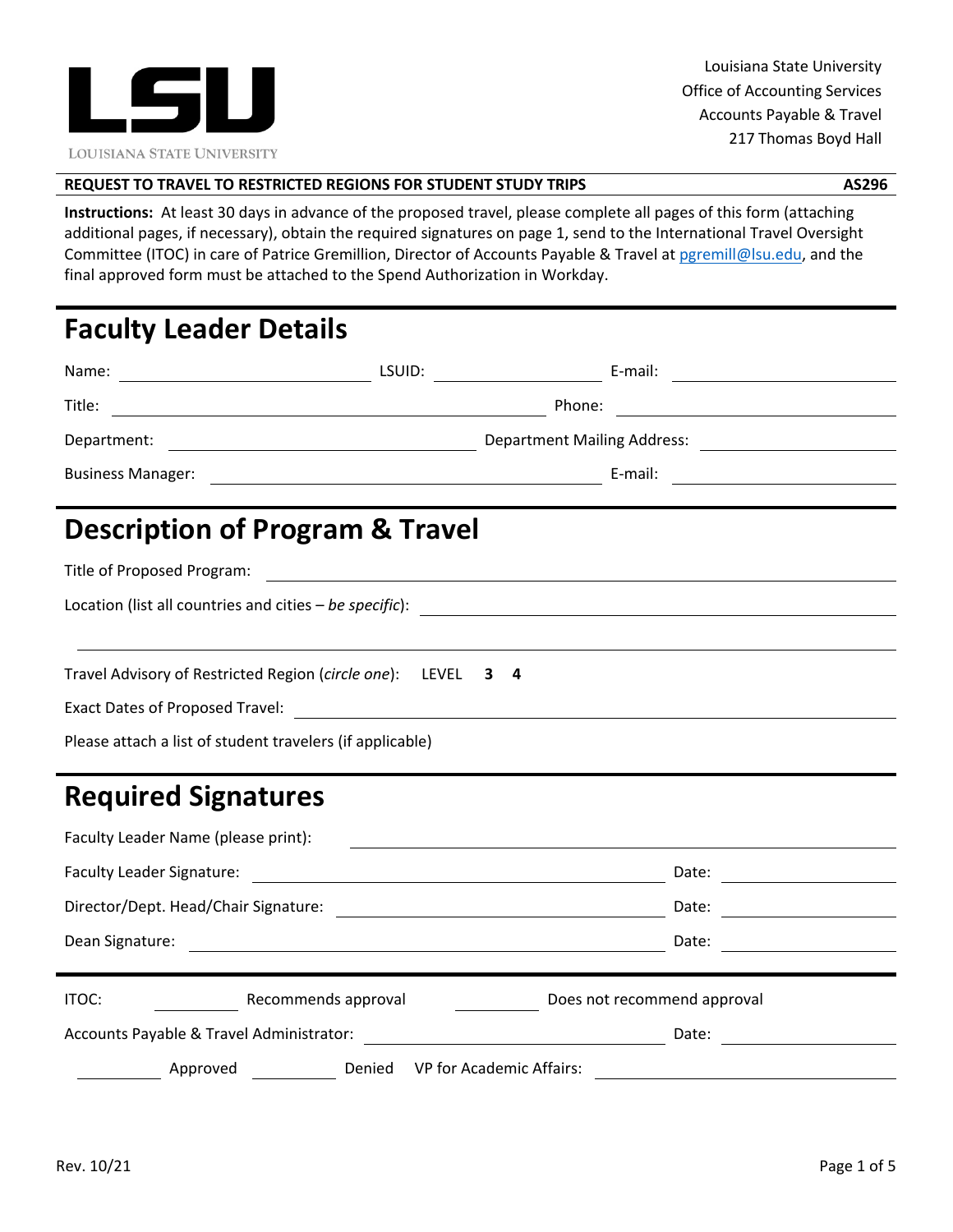

#### **Faculty Leader's Emergency Contact Information While Abroad**

Please provide the appropriate information that Louisiana State University and/or outside sources may use to  *communicate with you in the event of a crisis:*

Traveler name as it appears on Passport:

Phone number(s) where traveler can be reached internationally:

Physical Address of all accommodations while abroad:

#### **Alternate Emergency Contact Information While Abroad**

Please provide an alternate person that Louisiana State University and/or outside sources may use to communicate  *with you in the event of a crisis:*

| Name:<br><u> 1980 - Johann Stoff, deutscher Stoffen und der Stoffen und der Stoffen und der Stoffen und der Stoffen und der</u> | Relation to Traveler: <u>_____________________</u>                                             |  |  |
|---------------------------------------------------------------------------------------------------------------------------------|------------------------------------------------------------------------------------------------|--|--|
|                                                                                                                                 |                                                                                                |  |  |
|                                                                                                                                 |                                                                                                |  |  |
| E-mail:                                                                                                                         |                                                                                                |  |  |
|                                                                                                                                 |                                                                                                |  |  |
|                                                                                                                                 |                                                                                                |  |  |
| <b>Department Emergency Contact Information</b>                                                                                 |                                                                                                |  |  |
|                                                                                                                                 | Please provide departmental contacts for the University to work with in the event of a crisis: |  |  |
| Name & Title:                                                                                                                   |                                                                                                |  |  |
|                                                                                                                                 |                                                                                                |  |  |
|                                                                                                                                 |                                                                                                |  |  |
|                                                                                                                                 |                                                                                                |  |  |

| <b>Secondary Contact Person:</b> | Phone: |  |
|----------------------------------|--------|--|
|                                  |        |  |

E‐mail: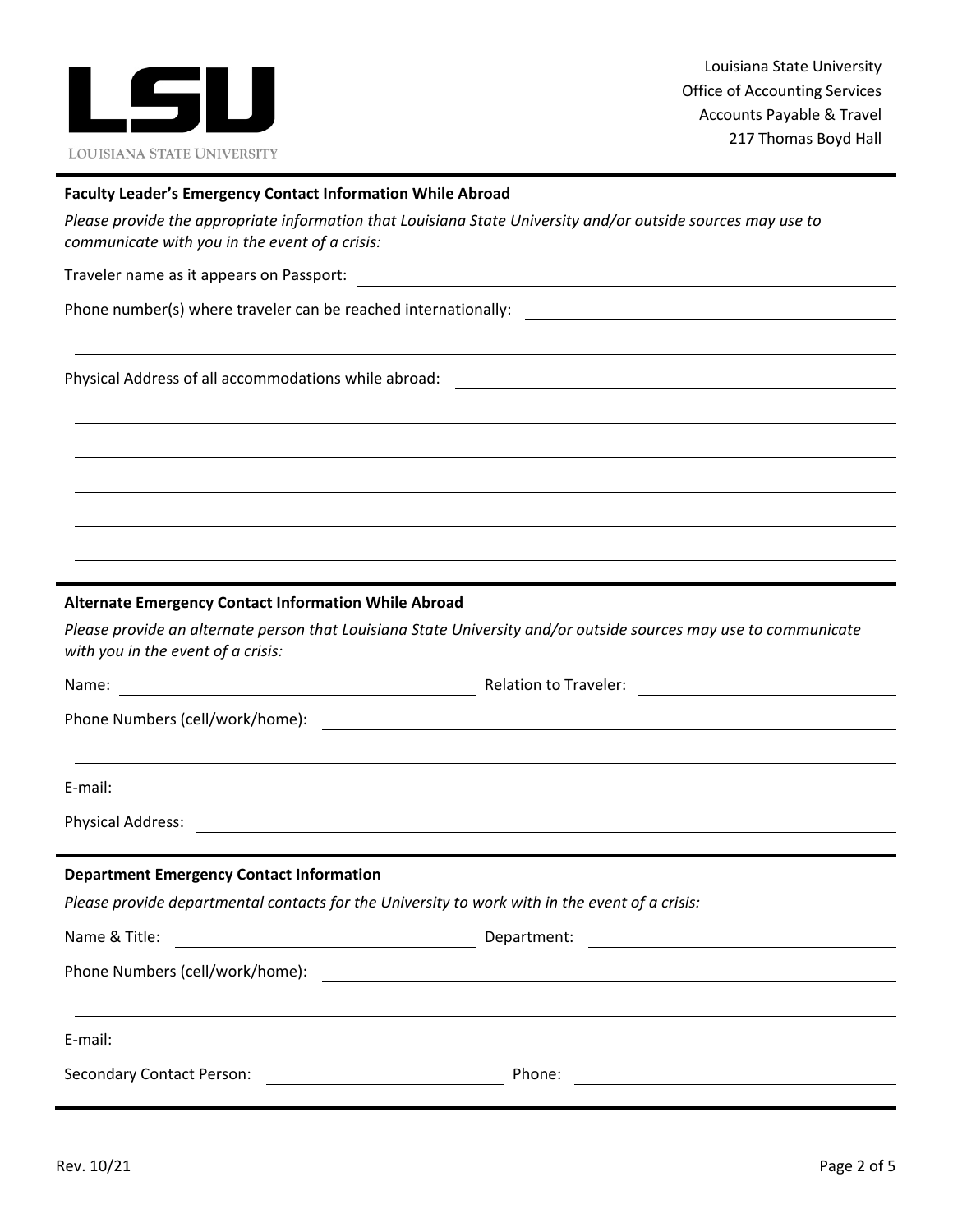

## **OTHER TRAVELERS**

Please provide the names of any other travelers or individuals you will be working with during the trip:

| Name: | Phone: | Affiliation: |
|-------|--------|--------------|
| Name: | Phone: | Affiliation: |
| Name: | Phone: | Affiliation: |
| Name: | Phone: | Affiliation: |
| Name: | Phone: | Affiliation: |
|       |        |              |

## **ITINERARY**

Please provide a complete itinerary of your travel, including all departure/arrival dates, airline flight #'s, locations, and  *modes of transportation.*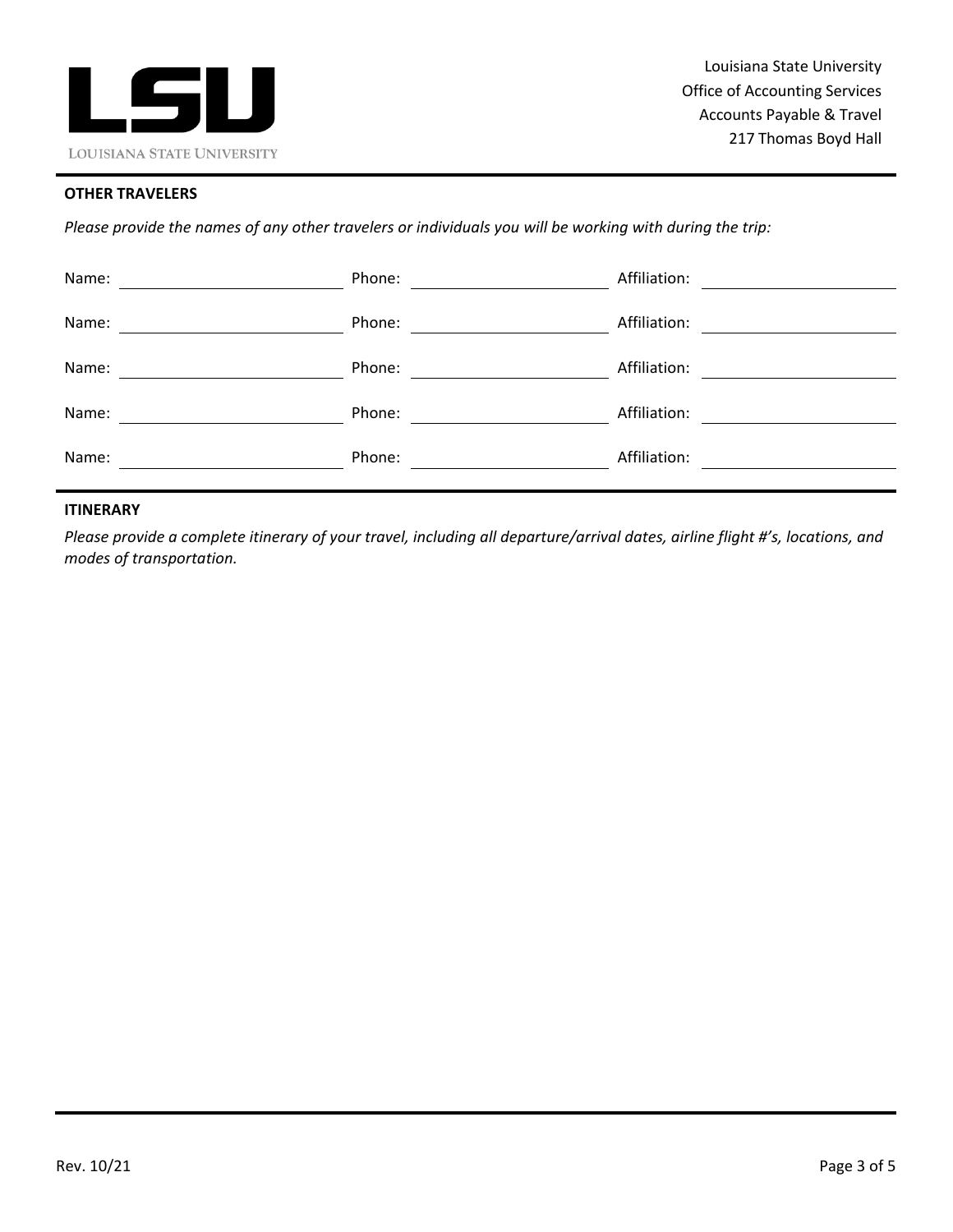

 Louisiana State University Office of Accounting Services Accounts Payable & Travel 217 Thomas Boyd Hall

#### **SAFETY & SECURITY ASSESSMENT**

The U.S. Department of State website is www.travel.state.gov and lists country-specific Travel Advisory for US citizens. Please summarize (do not copy/paste) the current U.S. Department of State Travel Advisory for your location.

- 1. With regard to current U.S. Department of State Travel Advisory and your own health/safety/security assessment of the proposed location, what risks might you encounter while traveling?
- 2. What specific steps will you take to mitigate these risks? What is your emergency plan as it relates to natural disasters, civil/political unrest, and medical emergency related to accident or injury? Please be as specific and detailed as possible.
- 3. Describe your level of familiarity with the proposed location. *Include professional connections, family living there, language abilities, familiarity with culture, experience visiting/living/working there, etc.*

#### **COVID‐19 ASSESSMENT**

- 1. Have you received the appropriate immunizations and/or are aware of any required test results necessary to meet the country's entry requirements, including the COVID‐19 vaccination?
- 2. Describe your plan or course of action if you are subject to COVID‐19 quarantine restrictions at the time of entry or during your stay?